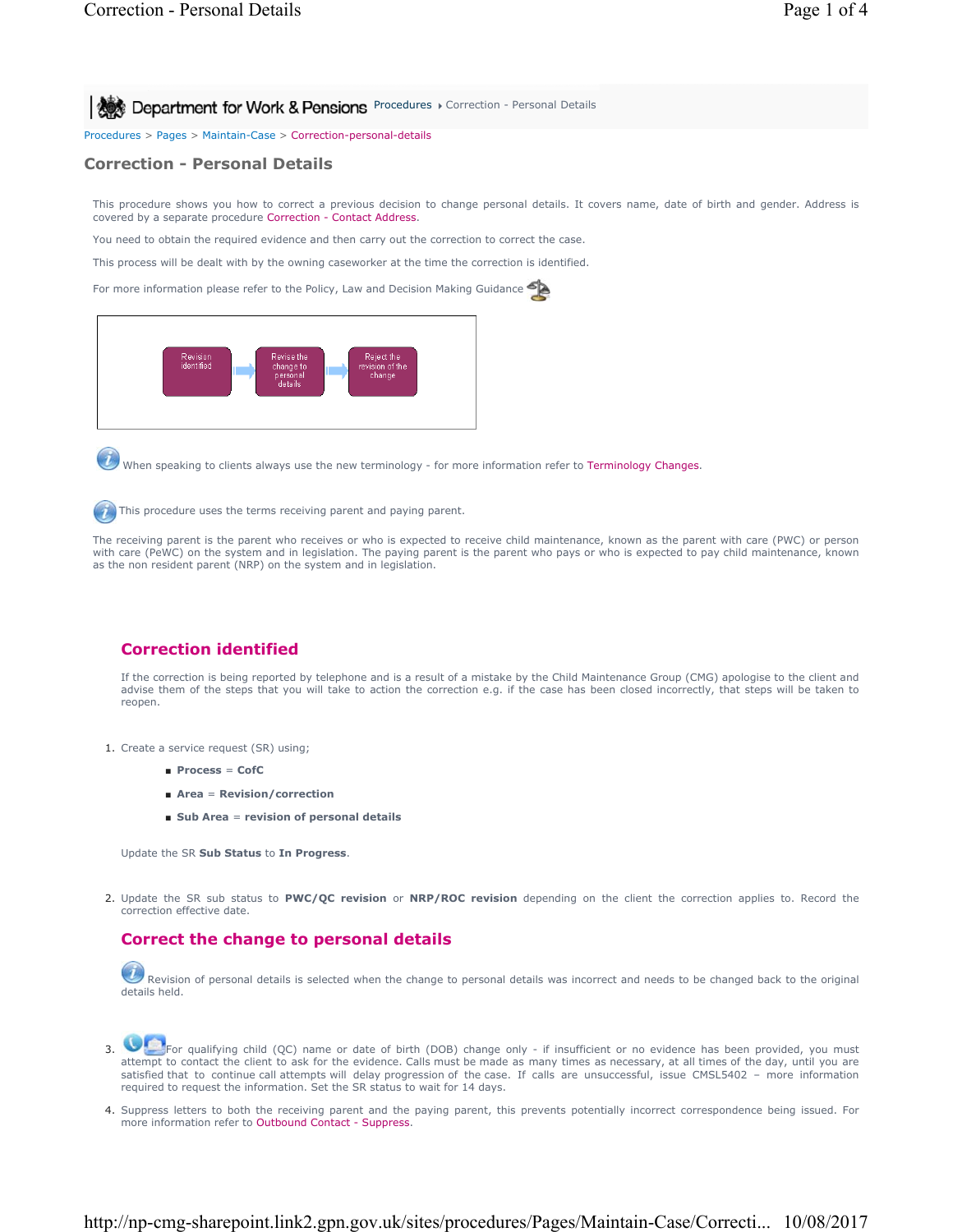- 5. If no response is received after 14 days consider if enough evidence is available to continue or whether to reject the correction. If no suitable evidence is received go to **step 11**.
- If suitable evidence is received, eg: documents, birth certificate, obtain team leader (TL) approval in order to progress the case. Consider if SMS is appropriate - for more info refer to SMS Text. Update the notes field of the SR giving reasons for the revision request, set the **Status** to **Pending Approval** and the **Sub-Status** to **pending approval - TL**. 6.

#### **Team leader action**

7. Open inbox work item and self allocate the SR. Open the SR and consider the revision request, update the TL approved and the comments box with the reasons for the decision. Update inbox work item to approved or rejected and allocate the SR back to the caseworker. For more information refer to the Policy, Law and Decision Making Guidance.

### **Caseworker action**

- 8. If the team leader has:
	- Rejected the change go to step 11
	- Accepted the change, apply the new personal details against the client and select **approved** from the drop down list in the SR

CIS must be updated and the name or DOB correction accepted before the revision SR is completed.

# 9.

The system will trigger an interface to update CIS with the new information. Manually update the **resolution code** to **revision**  accepted. A workflow item is triggered that will carry out the necessary tasks of updating and creating other relevant SRs. Where an alias has been recorded in the **Known As** field and the client would like this name to be marked on any correspondence, the case will need to be marked as sensitive, refer Personal Interest - Register. In this instances the outbound contact suppression will need to remain in place.

You must inform the receiving parent that although their **Known As** name will be used for all correspondence, should there be need to take legal enforcement action we may be required to use their legal name in any relevant documentation.

10. Remove the suppression and manually select the suppressed letters that need to be sent to the client. For more information refer to Outbound Contact - Suppress. Close the SR and issue CMSL5400 – confirmation of revision letter.

# **Reject the correction of the change to personal details**

If suitable evidence is not received or the request for correction is declined by the team leader. Select rejected in the SR and manually update the Resolution code to revision rejected. Remove the suppression and manually select the suppressed communications that need to be sent to the client. For more information refer to Outbound Contact - Suppress. Issue CMSL5401 – refuse to revise letter and close the SR. 11.

#### CMSL5400 – Important information about your child maintenance payments

Generic free-text template with optional paragraphs for a range of scenarios including both case closure and end of ongoing liability as well as cases with an ongoing child maintenance liability

## **If letter going to the paying parent**

Under the heading 'Important information about your child maintenance payments' complete the free text field with the reason for the revision.

If the revision was as a result of our error, use the paragraph "Use only if revision was necessary solely due to our error"

Choose one of the following paragraphs under the heading 'What this means for you'

- If the revision will result in a change to the maintenance calculation, use the paragraph 'This revision means your child maintenance payments will change'
- If the revision will not result in a change to the child maintenance calculation, use the paragraph 'This revision will not change your child maintenance payments'
- If the revision will result in case closure, use the paragraph 'This revision means we will close your child maintenance case from' insert the effective date of the change in the freetext field.

Under the same heading, select one of the following where applicable:

- If there is still unpaid child maintenance to pay, use the paragraph 'However, you still have unpaid child maintenance to pay'
- If a future maintenance liability remains, use the paragraph 'We will write to you separately to tell you how this will affect your future child maintenance payments'

Under the heading 'What happens next'

- If the revision will result in a change to the maintenance calculation, use the paragraph 'We will write to you to tell you how we've worked out your new child maintenance amount and what payments you need to make in future'
- If the revision will result in case closure, use the paragraph 'You do not need to make any further child maintenance payments'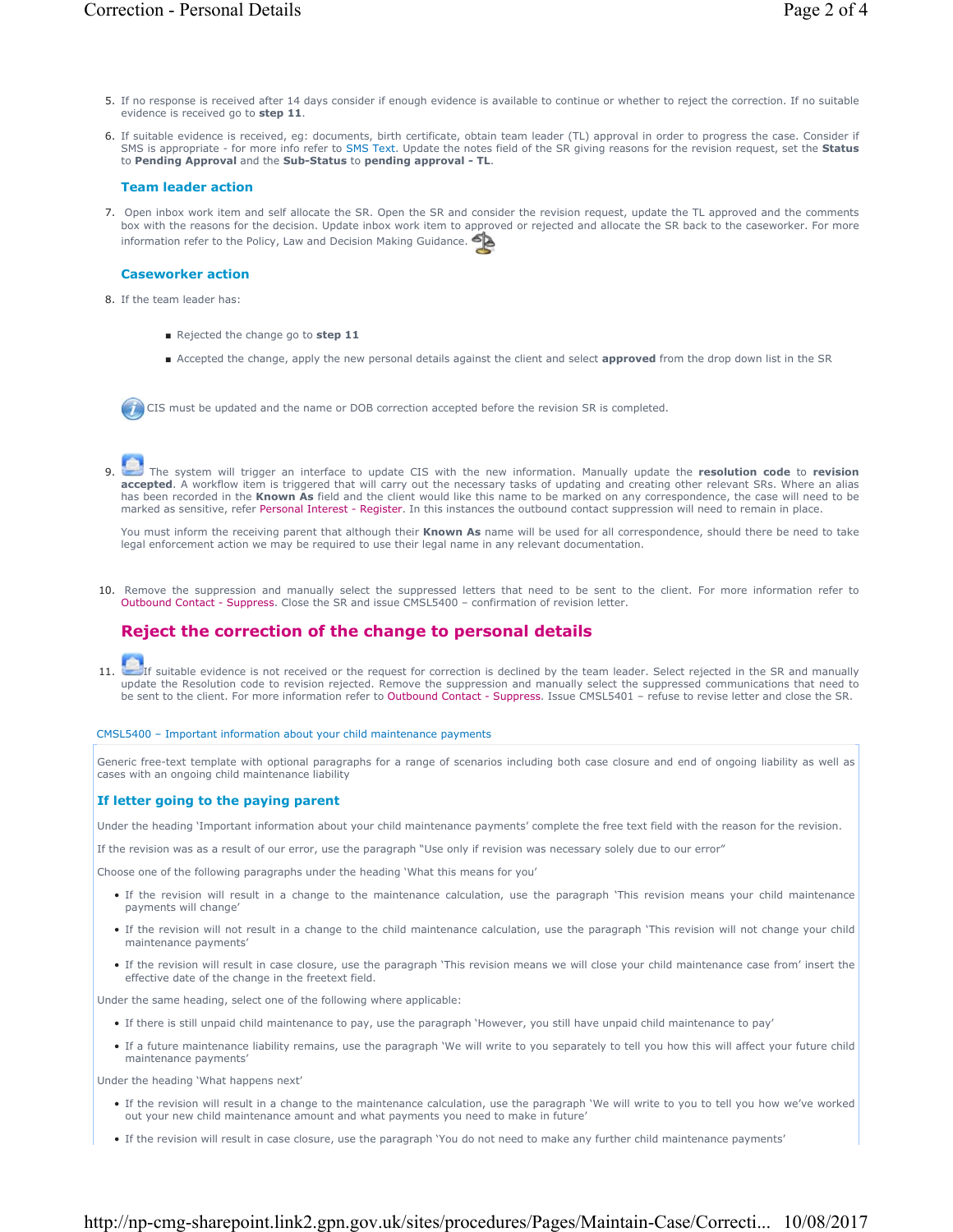• If the revision will affect previously made maintenance payments, use the paragraph 'We will write to you separately to confirm how this revision affects some of the child maintenance payments you have already made'

#### **If letter going to the receiving parent**

Under the heading 'Important information about your child maintenance payments' complete the free text field with the reason for the revision.

If the revision was as a result of our error, use the paragraph "Use only if revision was necessary solely due to our error"

- Choose one of the following paragraphs under the heading 'What this means for you'
- If the revision will result in a change to the maintenance calculation, use the paragraph 'This revision means your child maintenance payments will change'
- If the revision will not result in a change to the child maintenance calculation, use the paragraph 'This revision will not change your child maintenance payments'
- If the revision will result in case closure, use the paragraph 'This revision means we will close your child maintenance case from' insert the effective date of the change in the freetext field.

Under the same heading, select one of the following where applicable:

- If the paying parent still has unpaid child maintenance to pay, use the paragraph 'However, you still have unpaid child maintenance to receive'
- If a future maintenance liability remains, use the paragraph 'We will write to you separately to tell you how this will affect your future child maintenance payments'

Under the heading 'What happens next'

- If the revision will result in a change to the maintenance calculation, use the paragraph 'We will write to you to tell you how we've worked out your new child maintenance amount and what payments you should receive in future'
- If the revision will result in case closure, use the paragraph 'You will no longer receive any ongoing child maintenance payments for the above child'
- If the revision will affect previously made maintenance payments, use the paragraph 'We will write to you separately to confirm how this revision affects some of the child maintenance payments you have already received'

Once completed review the letter to ensure the correct information is provided.

#### CMSL5401 – Important information about your child maintenance payments

Generic Refuse to Revise template with free-text and optional paragraphs for any scenario where the Request to Revise is to be declined and the existing refusal to revise letter (CMSL5971) is not suitable

#### **If letter going to paying parent**

Under the heading 'what this means for you' complete the free text area, explaining the reason/s for the refusal to revise

- If the refusal to revise results in no change to the maintenance calculation, use the paragraph 'This means your child maintenance payments will not change'
- If the refusal to revise means that the case will not be reopened, use the paragraph 'This means we will not re-open your child maintenance case'
- If the refusal to revise results in no change to the effective date, use the paragraph 'This means we will not change the date on which we closed your child maintenance case'
- If the refusal to revise means that the arrears balance has not changed, use the paragraph 'This means the amount of unpaid child maintenance you must pay has not changed'

#### **If letter going to receiving parent**

Under the heading 'what this means for you' complete the free text area, explaining the reason/s for the refusal to revise

- If the refusal to revise results in no change to the maintenance calculation, use the paragraph 'This means your child maintenance payments will not change'
- If the refusal to revise means that the case will not be reopened, use the paragraph 'This means we will not re-open your child maintenance case'
- If the refusal to revise results in no change to the effective date, use the paragraph 'This means we will not change the date on which we closed your child maintenance case'
- If the refusal to revise means that the arrears balance has not changed, use the paragraph 'This means the amount of unpaid child maintenance you should receive has not changed'

Once completed review the letter to ensure the correct information is provided.

#### CMSL5402 – We need some inform CMSL5402 – We need some information from you

Generic request for information in the Revisions process – to be issued when more information is required before a decision to revise or refuse to revise can be made. Includes free text paragraph depending on nature of information required

Under the sub heading 'What this means for you' complete the free text area to inform the client what further information we require